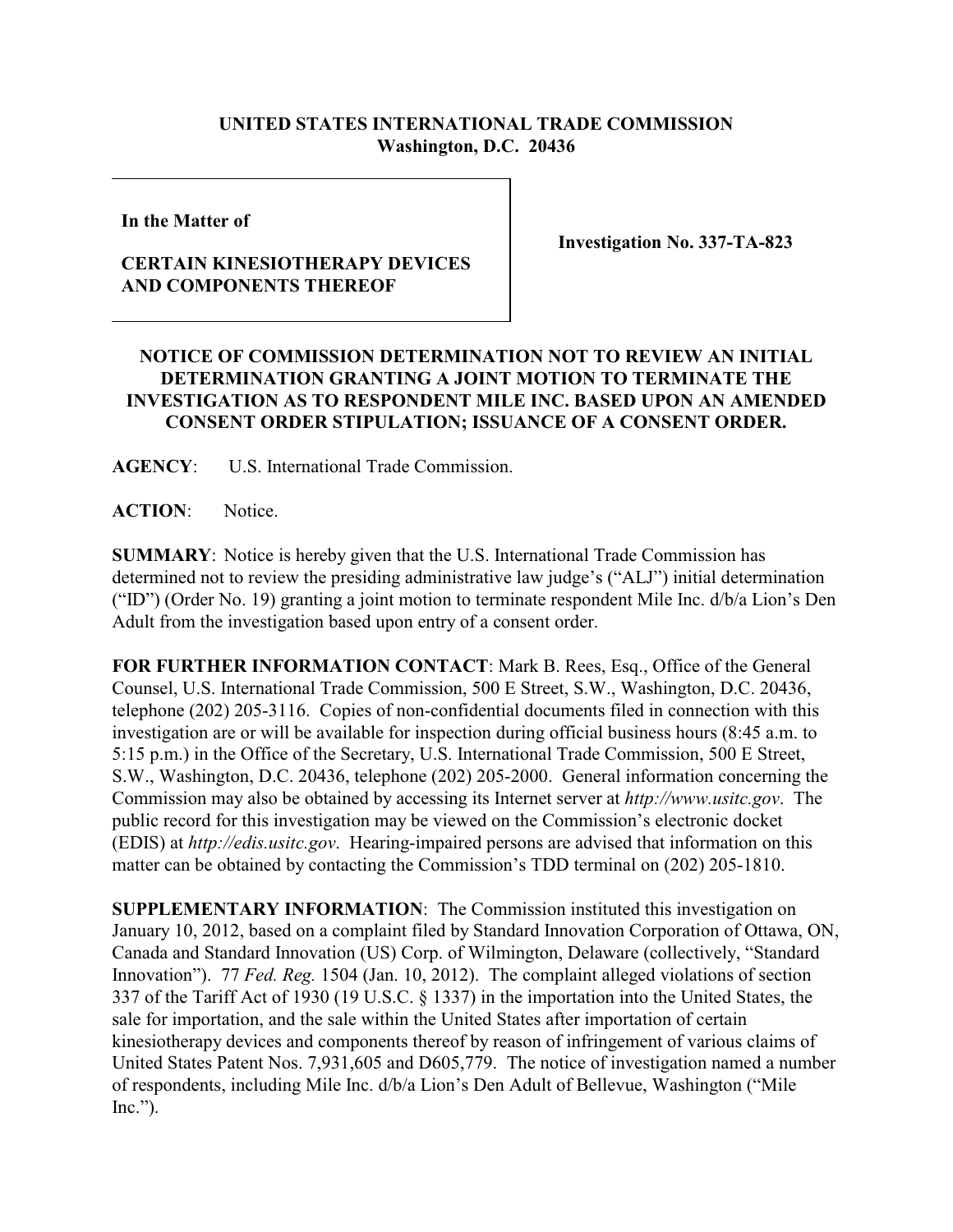On February 29, 2012, Standard Innovation and Mile Inc. filed a joint motion to terminate Mile Inc. from the investigation based upon the entry of an amended consent order stipulation. On March 12, 2012, a group of respondents filed a response opposing the motion. The Commission investigative attorney filed a response in support of the motion.

On April 6, 2012, the ALJ issued the subject ID granting the joint motion to terminate Mile Inc. from the investigation. The ALJ found that the consent order stipulation complies with the requirements of Commission Rule  $210.21(c)(3)$  (19 C.F.R. § 210.21(c)(3)) and that terminating Mile Inc. from the investigation would not be contrary to the public interest. None of the parties petitioned for review of the ID.

The Commission has determined not to review the ID and to issue a consent order. Accordingly, this investigation is terminated with respect to Mile Inc.

The authority for the Commission's determination is contained in Section 337 of the Tariff Act of 1930, as amended (19 U.S.C. § 1337), and in section 210.42 of the Commission's Rules of Practice and Procedure (19 C.F.R. § 210.42).

By order of the Commission.

 $/s/$ Lisa R. Barton Acting Secretary to the Commission

Issued: May 8, 2012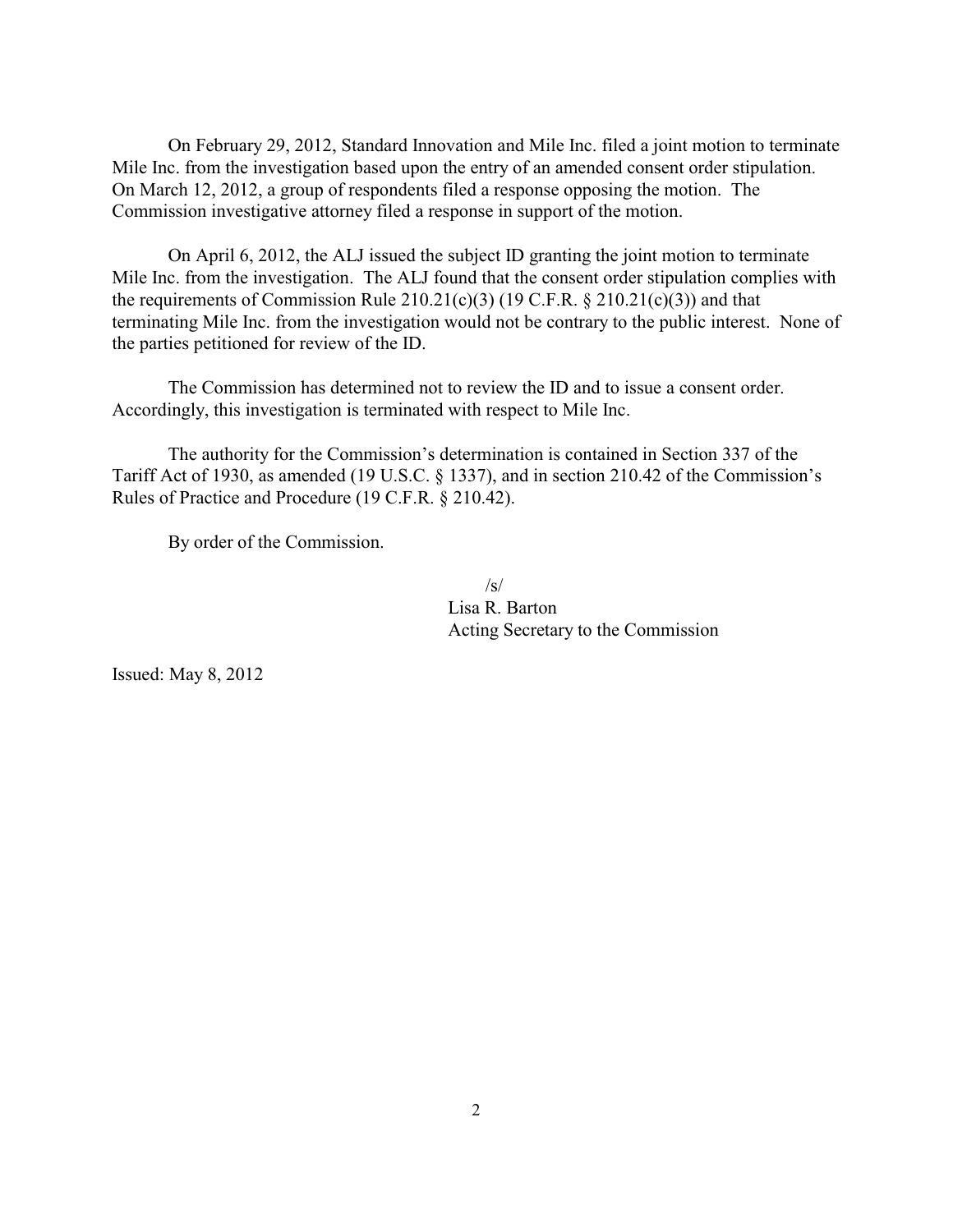#### **UNITED STATES INTERNATIONAL TRADE COMMISSION WASHINGTON, D.C. 20436**

**In the Matter of**

### **CERTAIN KINESIOTHERAPY DEVICES AND COMPONENTS THEREOF**

**Investigation No. 337-TA-823**

#### **CONSENT ORDER**

The United States International Trade Commission ("Commission") has instituted this investigation under Section 337 of the Tariff Act of 1930 as amended (19 U.S.C. **§** 1337), based upon the allegations contained in the Complaint filed by Standard Innovation (US) Corp. and Complainant Standard Innovation Corporation (jointly "Standard Innovation"), which alleges unfair acts in the sale for importation, the unlawful importation into the United States, and/or the sale within the United States after importation of certain kinesiotherapy devices, and components thereof, including the kinesiotherapy devices imported and sold by, among others, Respondent Mile Inc. d/b/a Lion's Den Adult ("Mile, Inc.").

Mile Inc. has executed a Consent Order Stipulation in which it agrees to the entry of this Consent Order and to all waivers and other provisions as required by the Commission's Rules of Practice and Procedure, and has filed a Motion for Partial Termination of this Investigation with respect to its accused kinesiotherapy devices and components thereof, based on the Consent Order Stipulation.

NOW, THEREFORE, the Commission issues the following Consent Order:

- (1) Upon entry of this Consent Order, Mile Inc. shall not sell for importation, directly or indirectly import into the United States, or sell in the United States after importation or knowingly aid, abet, encourage, participate in, or induce the sale for importation, importation into the United States or sale in the United States after importation Bushman Products' The Screaming O Ogee, Evolved Novelties' Bendable You Too, Lelo's PicoBong Mahana, Lelo's Insignia Tiani, or Natural Contour's le Duet (each a "Product" and combined the "Accused Devices"), unless (a) the Commission finds that the Product is not infringing either U.S. Patent No. 7,931,605 ("the '605 patent") and U.S. Design Patent No. D605,779 ("the '779 patent"), in which case Mile Inc. may resume sales of the Product found to be non-infringing; (b) both of the Patents are determined to be invalid; or (c) Standard Innovation's claims against the Product are dismissed or otherwise denied or disposed of for lack of merit by the Commission.
- (2) Mile Inc., including its officers, directors, employees, agents, and any entity or individual acting on its behalf and with its authority, agrees, upon entry of the Consent Order, that they will not directly or indirectly import into the United States, sell for